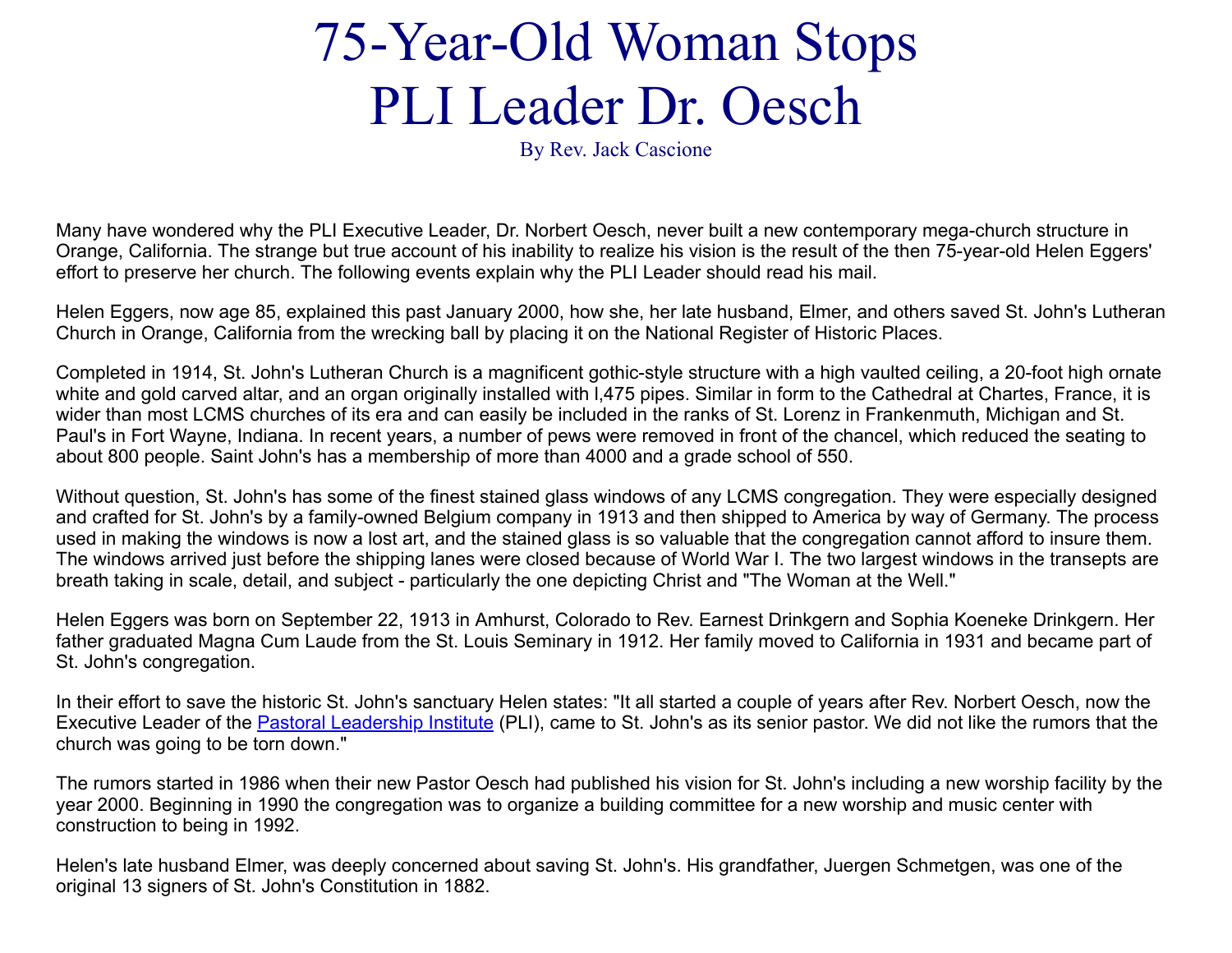In order to check out the rumors, Helen called the renowned Judson Company in Los Angeles, a company specializing in stained glass sales and repair, and asked if they had had any conversation with Pastor Oesch about selling the windows in the church. The owner of the company said he had been asked about an estimate on the current value of the windows, but could not remember all the details, and neither was there anything in writing.

The questions at that time remained: "Why was Rev. Oesch seeking appraisals on the stained glass and other artifacts in the church, and why were there all these rumors about tearing the church down and putting up 'a more functional building' than the one we now had?"

Helen continued:

We never went to the officers of the church or Rev. Oesch to initiate the historic protection process for fear it would be stopped, before it got started. Instead, we contacted a research specialist, a Mrs. Diane Marsh, who worked in the historical preservation area. Mrs. Marsh was convinced that St. John's should be placed on the National Historic Register.

Elmer followed the instructions given by the people in Sacramento, the State Capital. There was quite a logjam in Sacramento about placing buildings on the Register. However, we received information that we were being given special priority, because we were an 'ethnic group.' We were the first Germans in the State of California to ask to place a building on the National Historic Register.

When the Commission asked who at the church should be informed of the preservation process, we told them to send the information to the head pastor at St. John's Lutheran Church, as well as Mr. Busch, the President of the Congregation, and the Trustees. We also sent copies of all our correspondence to these men at the church. They all had their mailboxes in the Church Office. However, none of them reported ever receiving any letters from Sacramento about placing St. John's on the National Historic Register according to President Busch.

A commission staff woman in Sacramento said: "When you get our final letter, you will notice at the bottom it will say, 'If you do not respond to this letter after a specified amount of time, that will tell us that St. John's is in agreement and wishes to have the church put on the Historical Agenda.'" We told her to send the letter to the same people as before.

We can only assume that Rev. Oesch and the others had either discarded the letters unopened, or not fully read them, or not taken the matter seriously. After the new church status finally became known on October 16, 1991, I received a phone call from Rev. Oesch. He was absolutely livid.

He asked, "Why did I think I had the authority to speak for the entire congregation?" I said, "I didn't. You got a letter. President Busch got a letter. You've all gotten a letter and nobody did anything more about it. Therefore, Sacramento assumed we wished to be on the National Register." His following comments were so loud that I had to hold the phone away from my ear. I responded, "You had your chance; you did not read the fine print at the bottom of the letter. We are now on the National Register of Historic Places and the church cannot be torn down."

Later, in a strange reversal of attitude, I received another phone call from Rev. Oesch wanting to know why his name wasn't on the bronze plaque I had ordered and delivered to the church. I told him that we put Rev. Jacob Kogler's name on it because he founded the church. Once again, Rev. Oesch abruptly hung up the phone.

The Bronze Plaque is now installed in the narthex of the church.